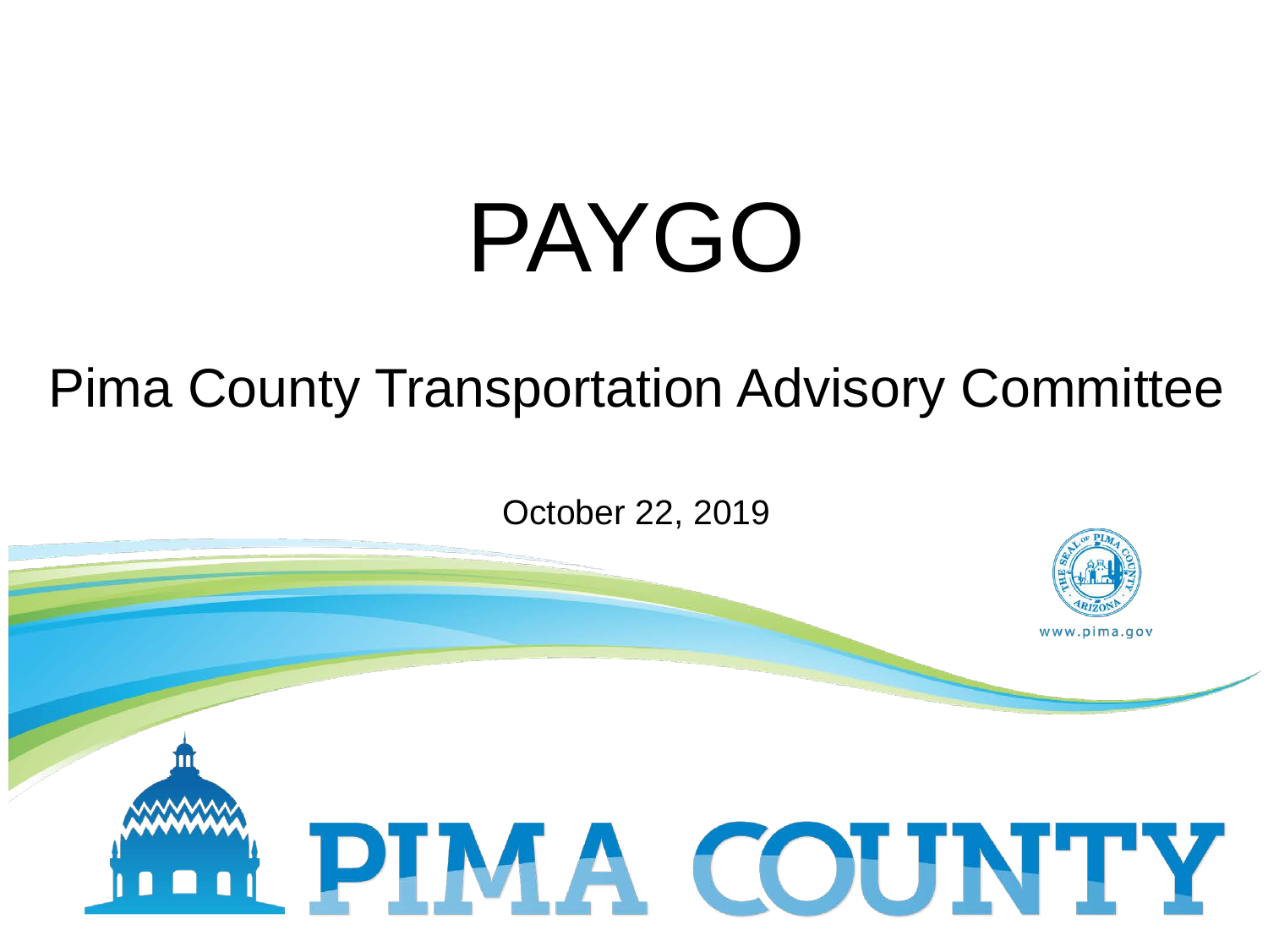

#### What is PAYGO?

Pay-as-you-go funding for capital improvement projects

### Why PAYGO?

Transition away from voter-authorized bond funding

#### How to fund PAYGO?

Allocate cash to projects (still need to sell short-term debt to overcome expenditure limitation)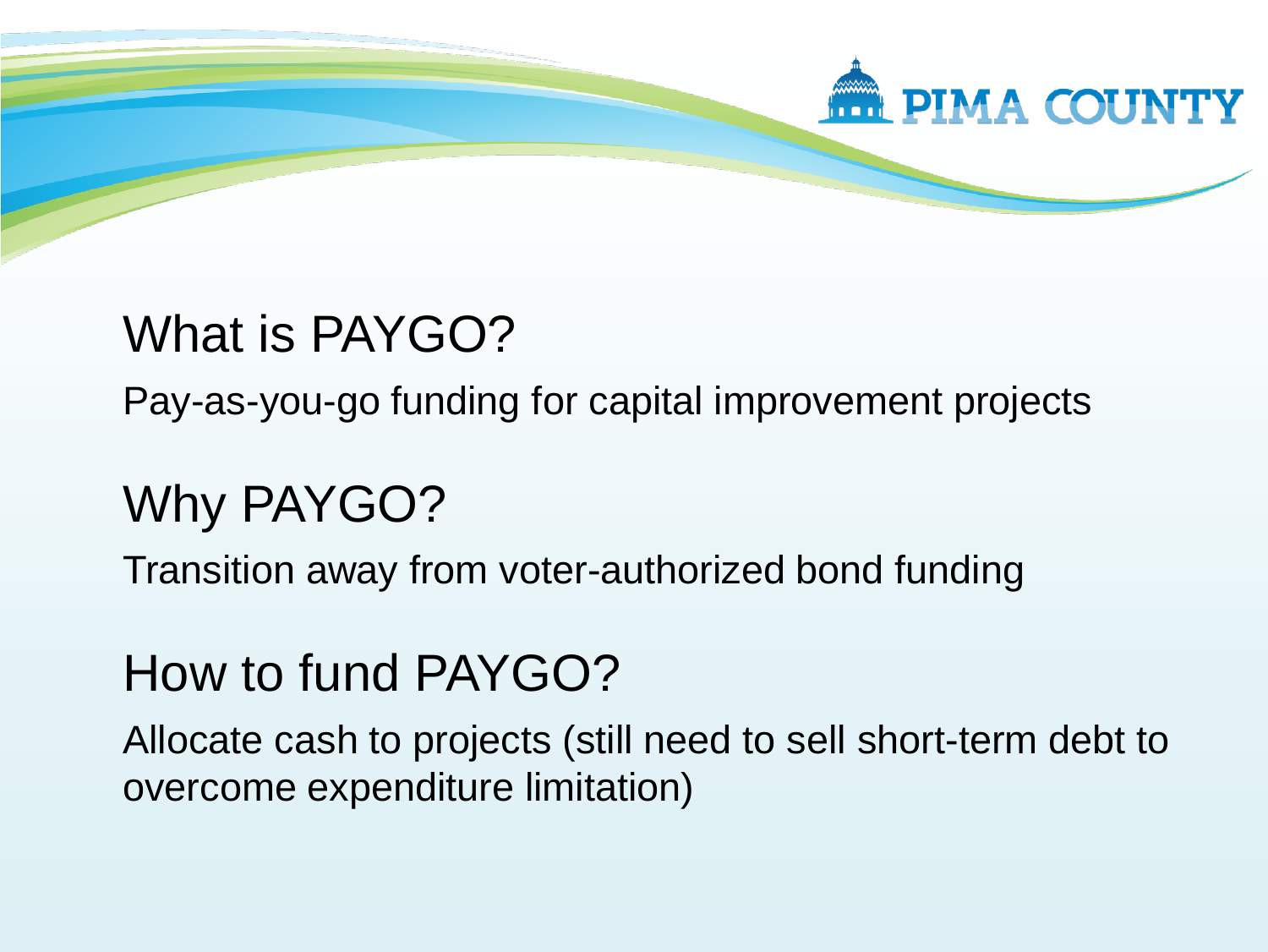# **PIMA COUNTY**

#### Transportation PAYGO funding

- Department operational efficiency savings
- 97 HURF Bond debt reduction
- Increase in State-shared revenues

## General Fund PAYGO Policy funding

- 60% of the decrease in the secondary tax rate
- 60% of the growth in primary taxable net assessed value

#### Other PAYGO funding

• Any other funds allocated to capital improvement projects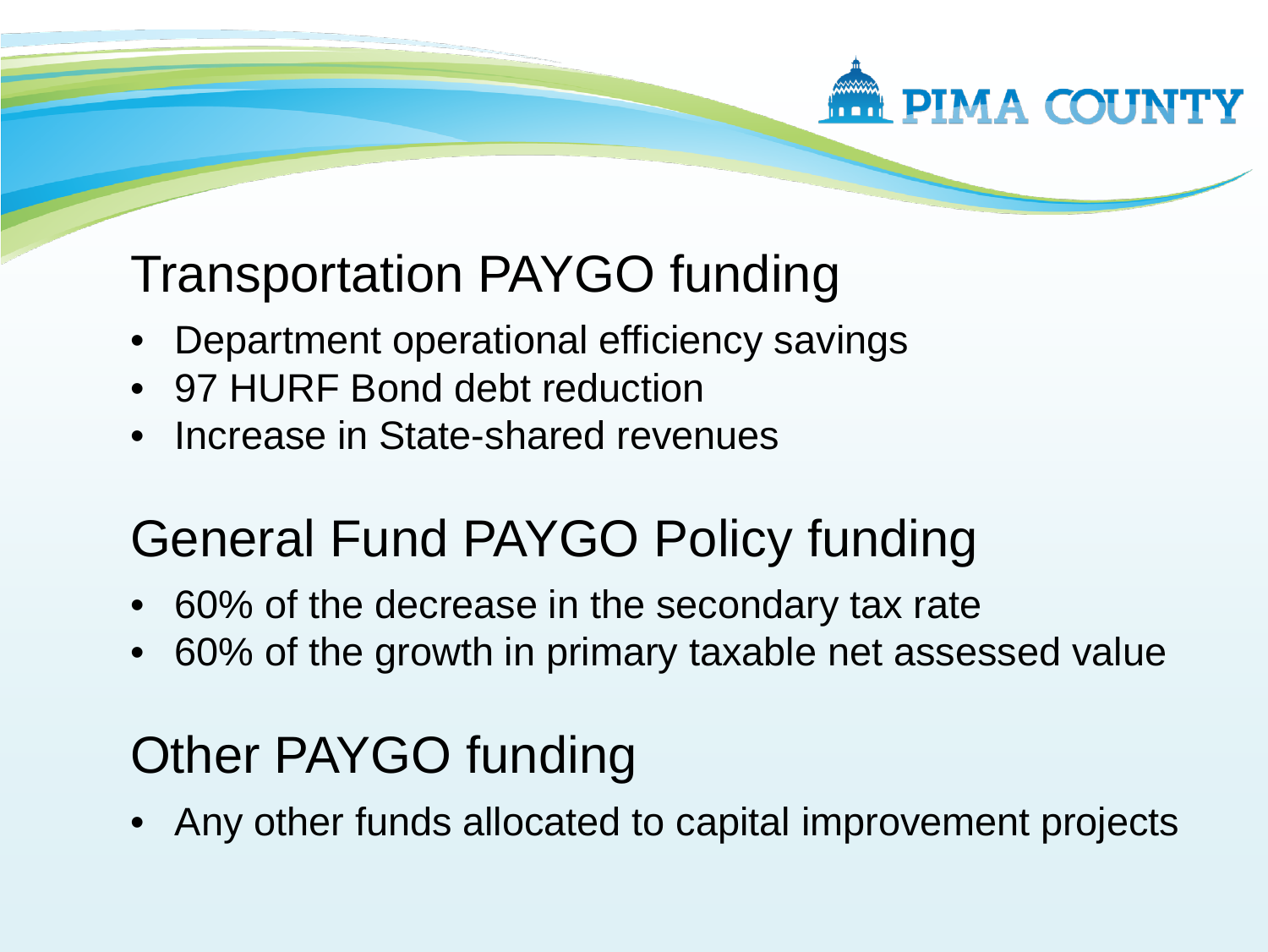

# Board of Supervisors General Fund PAYGO Policy proposes:

"…allocating \$10 million in Fiscal Year 2020/21 from the General Fund Capital Improvement Fund for road repair, and increasing that allocation by \$5 million a year until the amount is \$25 million a year or until the Board finds such an allocation is no longer necessary."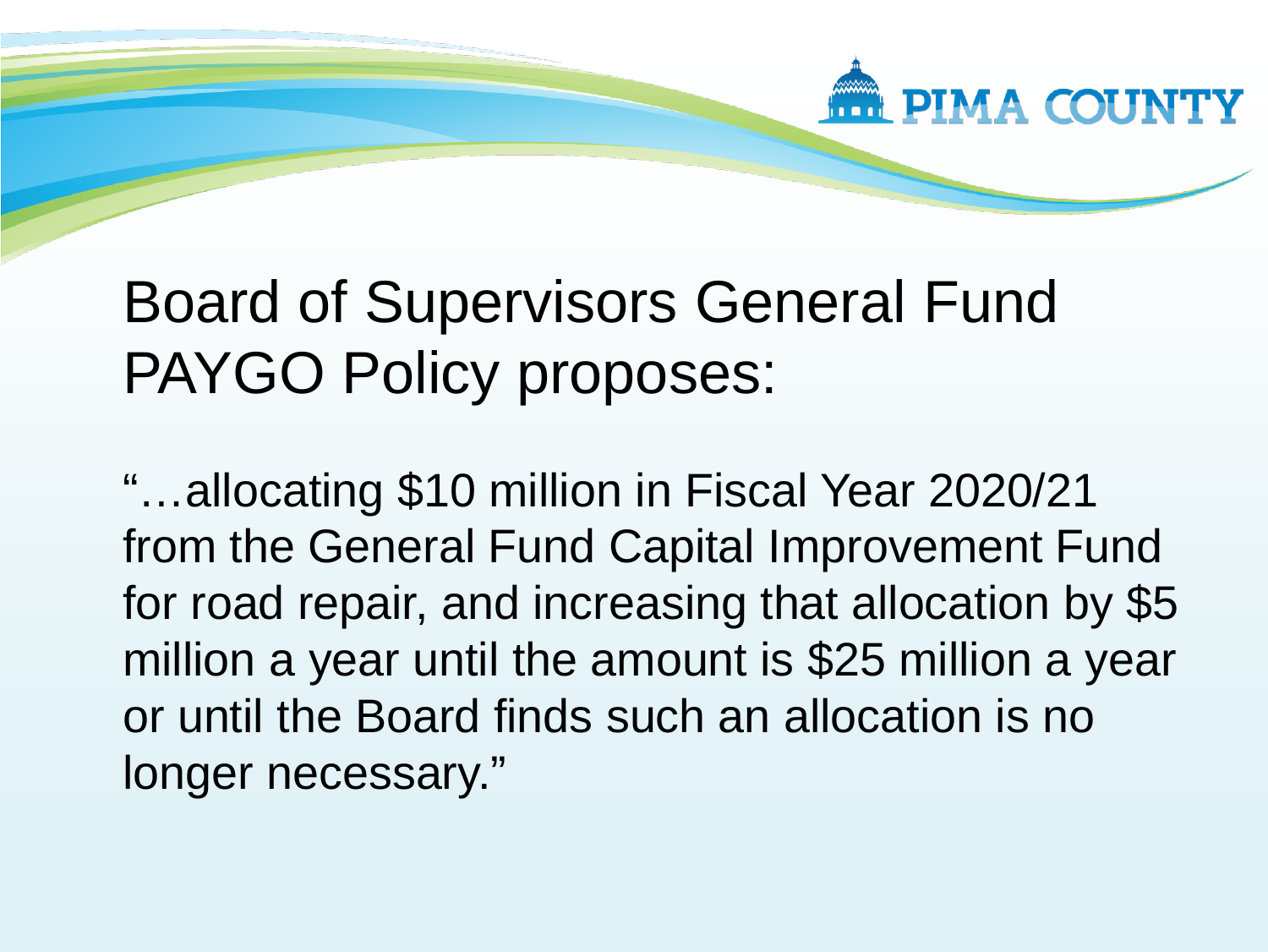

#### Additional FY2019/20 allocation

- County Administrator recommended an additional \$10 million of FY 2018/19 ending fund balance be allocated to local road repair
- \$2 million per district
- "Worst first" selection approach recommended by PCTAC for this fiscal year.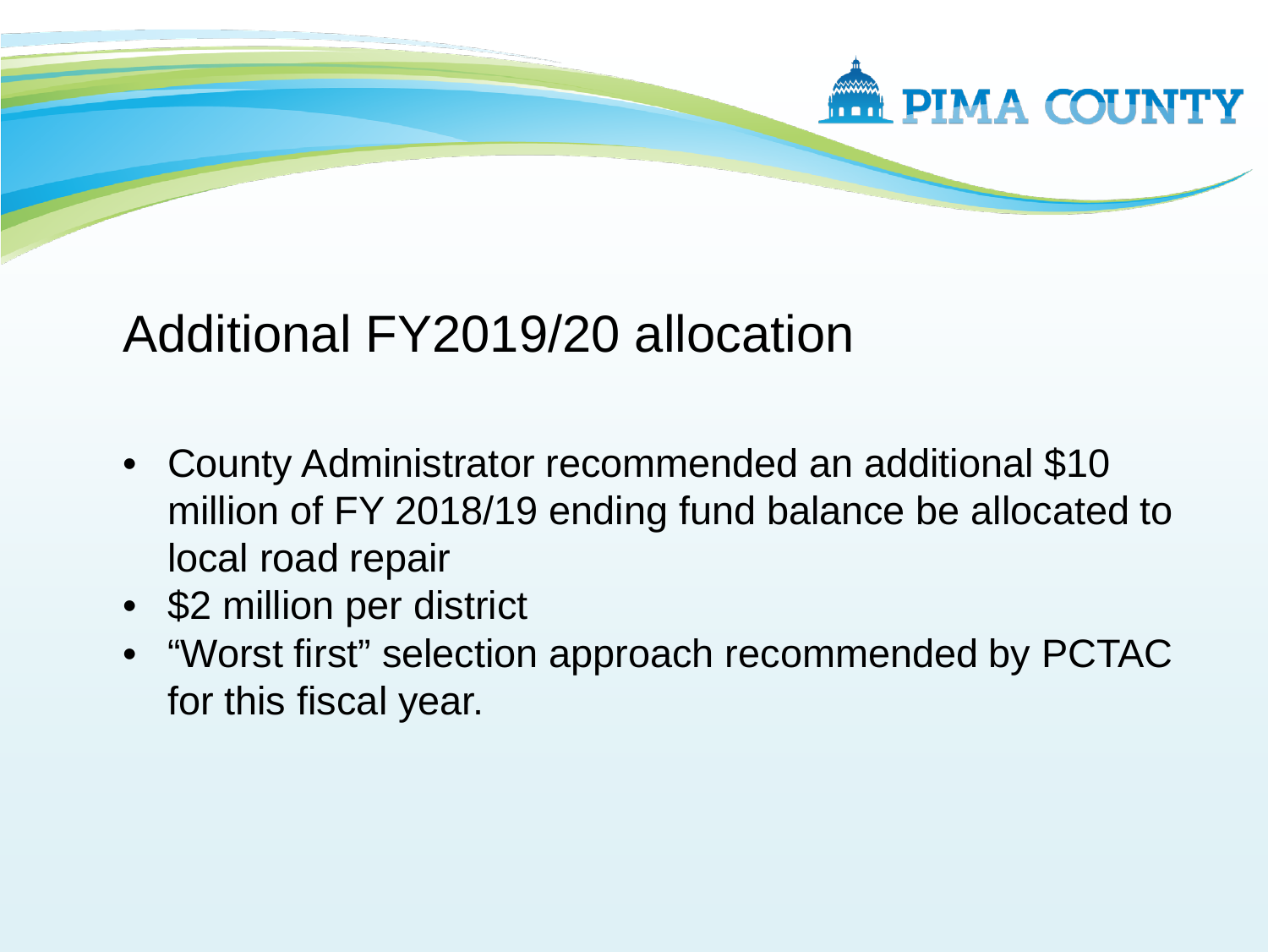

#### Road Conditions Following Programed FY 2019/20 Work\*

| <b>Condition</b> | <b>PCI</b> | <b>Arterial/Collector</b> |      | Local        |      | <b>Total</b> |      |
|------------------|------------|---------------------------|------|--------------|------|--------------|------|
|                  |            | <b>Miles</b>              | %    | <b>Miles</b> | %    | <b>Miles</b> | $\%$ |
| <b>Very Good</b> | 70-100     | 300                       | 44%  | 111          | 9%   | 411          | 22%  |
| Good             | 50-69      | 106                       | 17%  | 188          | 15%  | 294          | 15%  |
| Poor             | 25-49      | 107                       | 17%  | 439          | 36%  | 546          | 29%  |
| Failed           | $0 - 24$   | 155                       | 21%  | 498          | 40%  | 653          | 34%  |
| Total            |            | 668                       | 100% | 1,236        | 100% | 1,904        | 100% |

\*Does not include additional proposed \$10 million allocation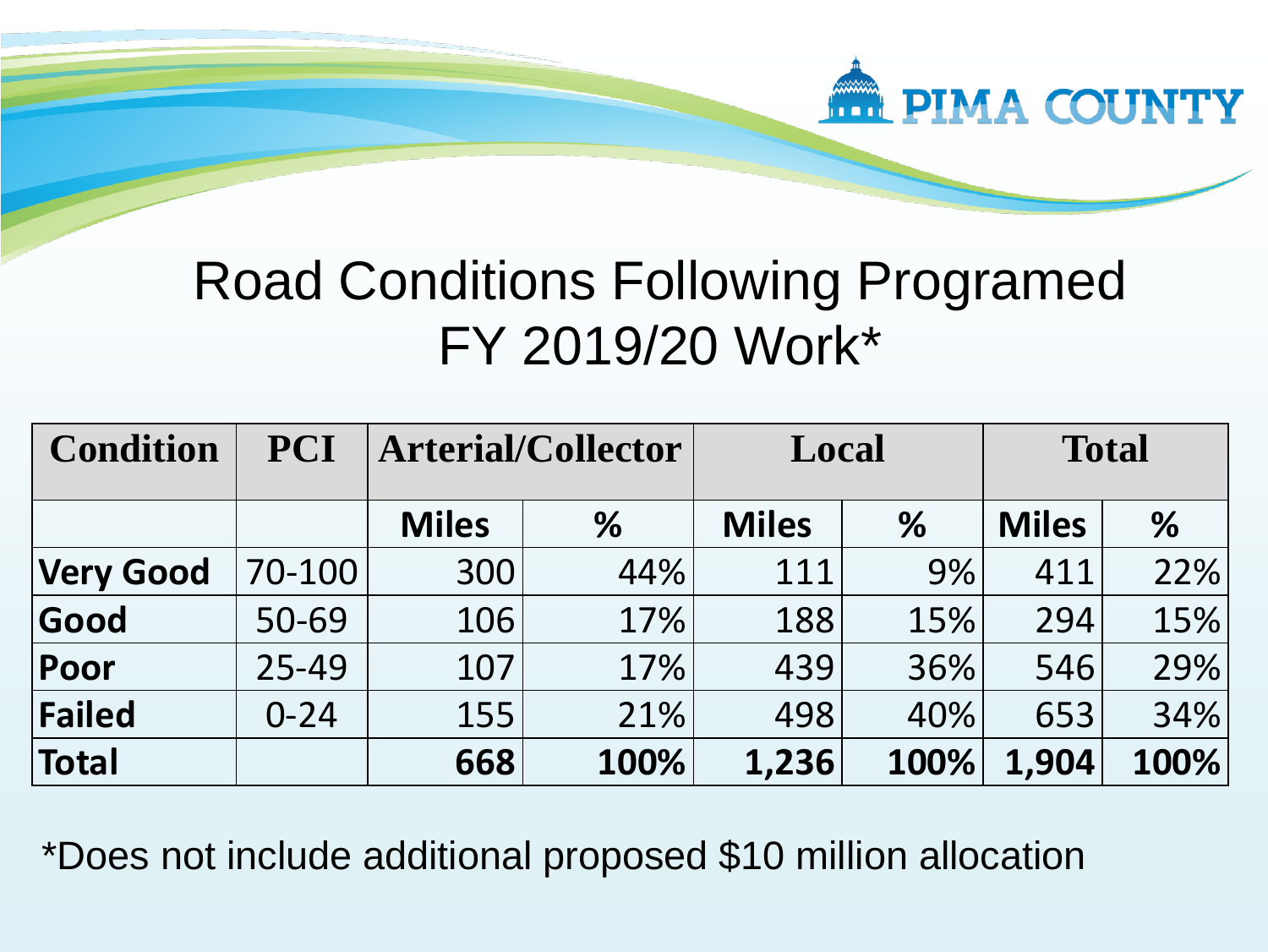

#### Road Repair Funding

| Year         | <b>Transportation</b><br><b>Department</b><br><b>Funding</b> | <b>Potential</b><br><b>General Fund</b><br><b>PAYGO</b><br>Allocation <sup>1</sup> | <b>Total Funding</b> <sup>1</sup> | <b>Network</b><br><b>Pavement</b><br><b>Condition</b><br>Index <sup>1</sup> | <b>Network</b><br><b>Pavement</b><br><b>Condition</b><br>Index <sup>2</sup> | <b>Network PCI</b><br>Improvement<br>From<br>FY18/19 <sup>1</sup> | <b>Network PCI</b><br>Improvement<br>From<br>FY18/19 <sup>2</sup> |
|--------------|--------------------------------------------------------------|------------------------------------------------------------------------------------|-----------------------------------|-----------------------------------------------------------------------------|-----------------------------------------------------------------------------|-------------------------------------------------------------------|-------------------------------------------------------------------|
| FY19/20      | 21,000,000                                                   | 5,000,000                                                                          | 26,000,000                        | 42                                                                          | 44                                                                          | 11%                                                               | 16%                                                               |
| FY20/21      | 16,000,000                                                   | 10,000,000                                                                         | 26,000,000                        | 43                                                                          | 45                                                                          | 13%                                                               | 18%                                                               |
| FY21/22      | 16,000,000                                                   | 15,000,000                                                                         | 31,000,000                        | 45                                                                          | 46                                                                          | 18%                                                               | 21%                                                               |
| FY22/23      | 21,000,000                                                   | 20,000,000                                                                         | 41,000,000                        | 48                                                                          | 50                                                                          | 26%                                                               | 32%                                                               |
| FY23/24      | 23,000,000                                                   | 25,000,000                                                                         | 48,000,000                        | 52                                                                          | 53                                                                          | 37%                                                               | 39%                                                               |
| FY24/25      | 29,000,000                                                   | 25,000,000                                                                         | 54,000,000                        | 57                                                                          | 58                                                                          | 50%                                                               | 53%                                                               |
| FY25/26      | 30,000,000                                                   | 25,000,000                                                                         | 55,000,000                        | 62                                                                          | 63                                                                          | 63%                                                               | 66%                                                               |
| FY26/27      | 31,000,000                                                   | 25,000,000                                                                         | 56,000,000                        | 67                                                                          | 68                                                                          | 76%                                                               | 79%                                                               |
| FY27/28      | 35,000,000                                                   | 25,000,000                                                                         | 60,000,000                        | 71                                                                          | 73                                                                          | 87%                                                               | 92%                                                               |
| FY28/29      | 38,000,000                                                   | 25,000,000                                                                         | 63,000,000                        | 77                                                                          | 79                                                                          | 103%                                                              | 108%                                                              |
| <b>TOTAL</b> | 260,000,000                                                  | 200,000,000                                                                        | 460,000,000                       |                                                                             |                                                                             |                                                                   |                                                                   |

**<sup>1</sup>** Without additional \$10 million proposed in FY 2019/20

**<sup>2</sup>** With additional \$10 million proposed in FY 2019/20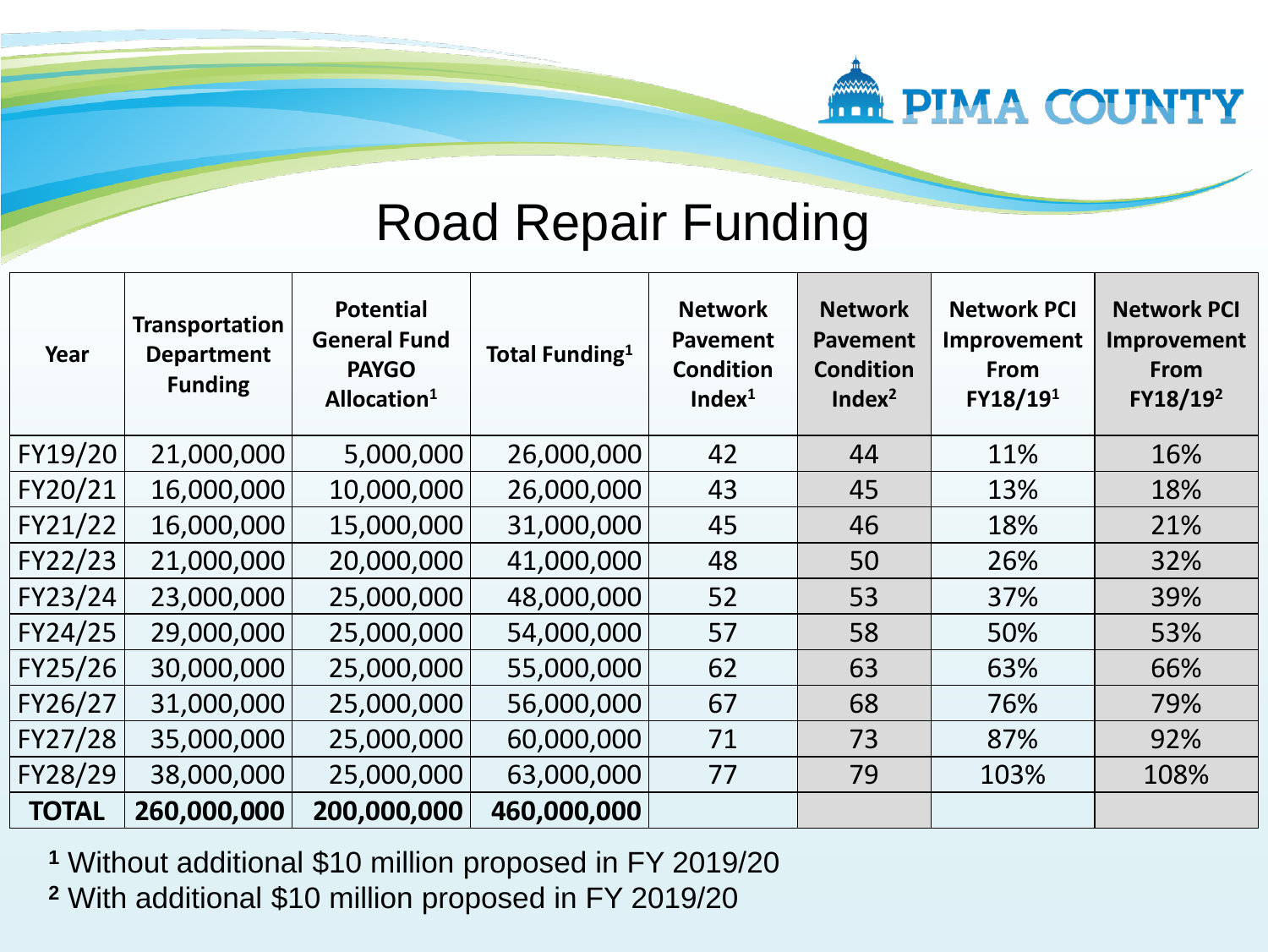

#### Stabilized Road Conditions Following Projected FY 2029/30 Work\*

| <b>Condition</b> | <b>PCI</b> | Arterial/Collector |       | Local        |      | <b>Total</b> |      |
|------------------|------------|--------------------|-------|--------------|------|--------------|------|
|                  |            | <b>Miles</b>       | $\%$  | <b>Miles</b> | %    | <b>Miles</b> | $\%$ |
| <b>Very Good</b> | 70-100     | 556                | 83%   | 1,021        | 83%  | 1,577        | 83%  |
| Good             | 50-69      | 77                 | 12%   | 88           | 7%   | 165          | 9%   |
| Poor             | 25-49      | 35                 | $5\%$ | 128          | 10%  | 163          | 8%   |
| Failed           | $0 - 24$   | $\overline{0}$     | 0%    |              | 0%   |              | 0%   |
| Total            |            | 668                | 100%  | 1,236        | 100% | 1,904        | 100% |

\*Additional \$10 million allocation would accelerate repair